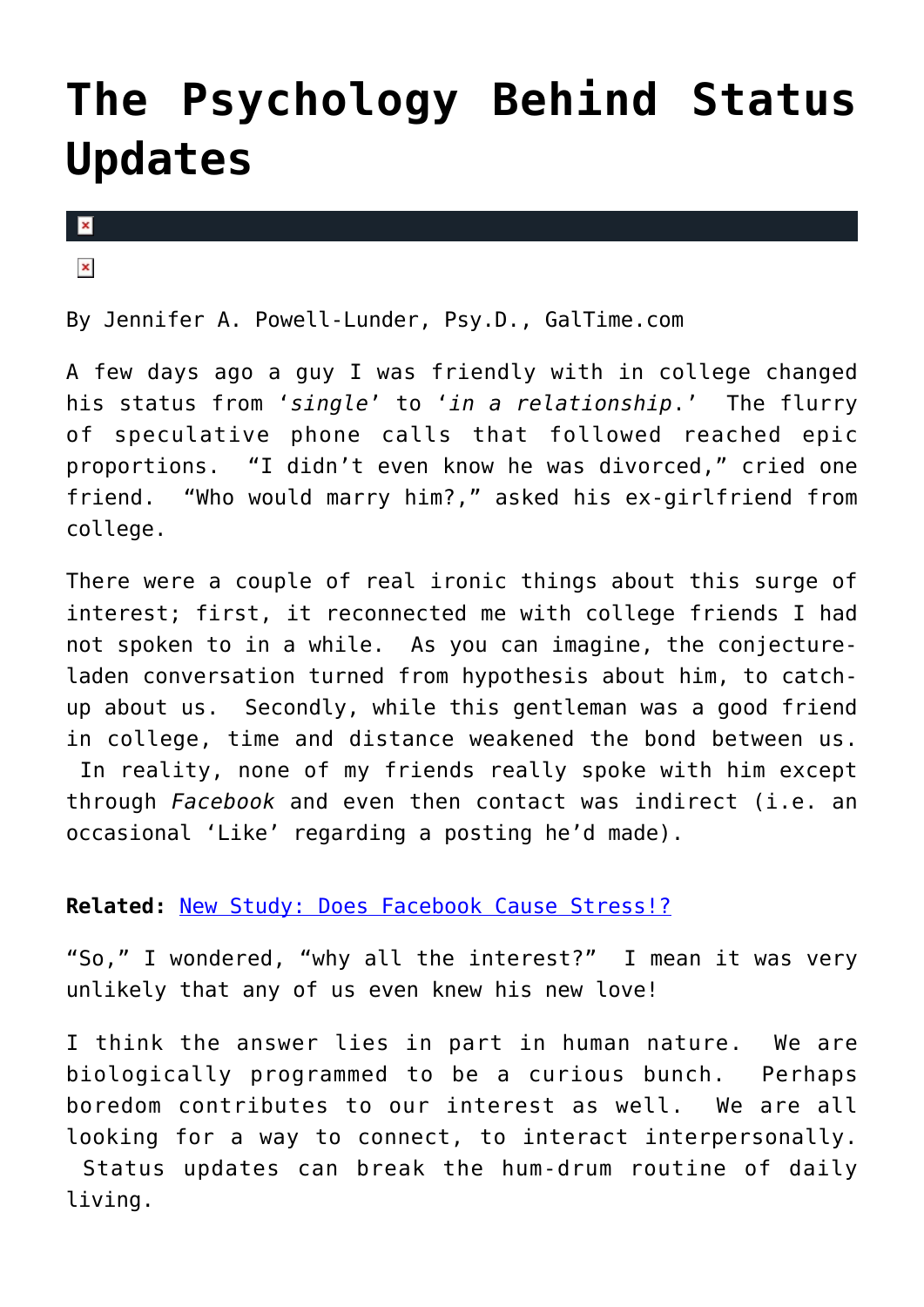They offer us an excuse, an opportunity to reconnect and refocus. They may even provide us with an opportunity to live vicariously through other's life experiences and events.

For some reason, the lives of others can often sound more exciting and thrilling than our own. Status updates can however generate gossip, rumors and out right raucous lies. This can happen quickly.

**Related:** [Which Kinds of Posts on Facebook Are Most Popular?](http://galtime.com/article/living/39890/11108/which-kinds-posts-facebook-are-most-popular)

Posted comments can contribute to creating rumors as well. I remember not too long ago a friend of mine posted a sarcastic comment in response to one of my postings. I thought it was hilarious because it related to an inside joke we have.

What was surprising to me however, were the host of direct messages, and even a few phone calls assuming the posting was true. One friend suggested I was the victim of bullying!

While I understood where she was coming from, the thought had never crossed my mind as I knew the comment was not meant to be mean spirited. One seemingly innocent comment however, was enough to generate various reactions and assumptions. I think it was in that moment that I truly began to understand the power and potential of social networking. Another thing to keep in mind is that research indicates that neutral comments are often interpreted as hostile. What does that say about human nature?

## **Some final thoughts:**

**Related:** [Are You an Oversharer?](http://galtime.com/article/love-sex/21098/21027/are-you-oversharer)

- If you post it they will talk! And some of the talk maybe downright ridiculous gossip!
- If you post it, or someone posts it about you, they will contact you. Hey, it's a great way to reconnect with friends you haven't talked to in a while.